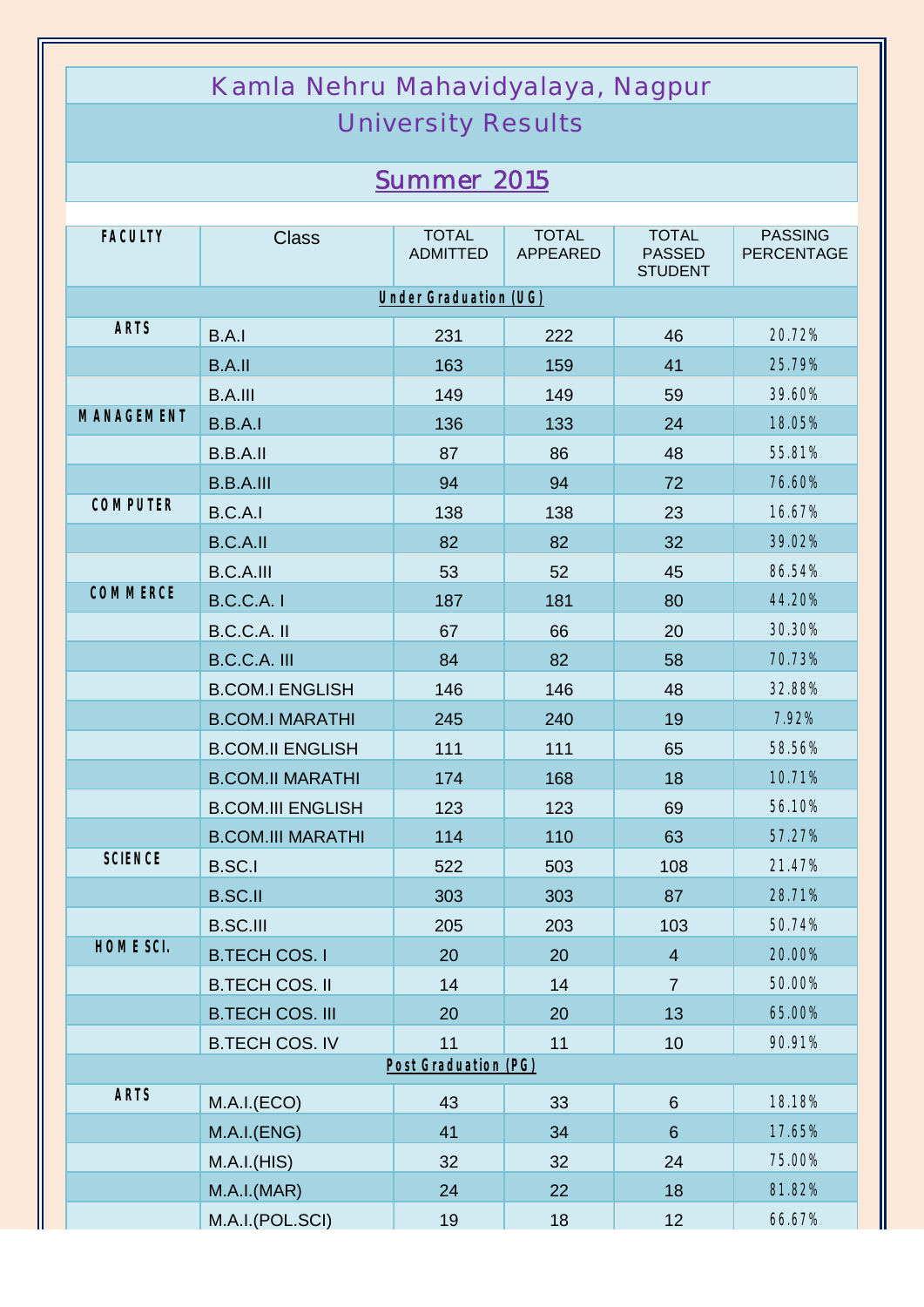|                   |                        |                |                         |                 | 75.76%  |
|-------------------|------------------------|----------------|-------------------------|-----------------|---------|
|                   | M.A.I.(SOC)            | 37             | 33                      | 25              | 66.67%  |
|                   | M.A.II.(ECO)           | 12             | $9\,$                   | $6\phantom{1}6$ |         |
|                   | M.A.II.(ENG)           | 15             | 11                      | 5               | 45.45%  |
|                   | M.A.I.I.(HIS)          | 10             | 10                      | $\overline{7}$  | 70.00%  |
|                   | M.A.II.(MAR)           | 11             | 11                      | 11              | 100.00% |
|                   | M.A.II.(POL.SCI)       | $6\phantom{1}$ | 6                       | 6               | 100.00% |
| COMMERCE          | M.A.II.(SOC)           | 17             | 17                      | 12              | 70.59%  |
|                   | M.COM I                | 158            | 147                     | 100             | 68.03%  |
|                   | <b>M.COM II</b>        | 111            | 104                     | 71              | 68.27%  |
| <b>LIBRARY</b>    | M.LIB.I                | $\overline{4}$ | $\mathbf{3}$            | $\mathbf{1}$    | 33.33%  |
|                   | M.LIB.II               | 3              | $\overline{2}$          | $\mathbf{1}$    | 50.00%  |
| <b>SCIENCE</b>    | M.Sc I COMP. SCI       | 22             | 22                      | 3               | 13.64%  |
|                   | M.Sc II COMP. SCI      | 15             | 15                      | $6\phantom{1}6$ | 40.00%  |
|                   | M.SC.I (BOT)           | 10             | $\boldsymbol{8}$        | $\overline{2}$  | 25.00%  |
|                   | M.SC.I (CHE)           | 28             | 27                      | $6\phantom{1}$  | 22.22%  |
|                   | M.SC.I (ELE))          | $\overline{7}$ | $\overline{7}$          | $\overline{0}$  | 0.00%   |
|                   | M.SC.I (MICRO)         | 22             | 22                      | 11              | 50.00%  |
|                   | M.SC.I (PHY)           | 22             | 22                      |                 |         |
|                   | <b>M.SC.I BIO CHEM</b> | $\mathbf{1}$   | $\mathbf{1}$            |                 |         |
|                   | <b>M.SC.I BIOTECH</b>  | 5              | $\overline{\mathbf{4}}$ | ----            |         |
|                   | <b>M.SC.I MATHS</b>    | 22             | 20                      | ----            |         |
|                   | M.SC.I ZOO             | 14             | 14                      |                 |         |
|                   | M.SC.II (BOT)          | $6\phantom{1}$ | $6\phantom{1}$          | ----            | -----   |
|                   | M.SC.II (CHE)          | 20             | 20                      | $\overline{2}$  | 10.00%  |
|                   | M.SC.II (ELE))         | $\overline{5}$ | $\overline{5}$          | 3               | 60.00%  |
|                   | M.SC.II (MICRO)        | 14             | 14                      | $\overline{7}$  | 50.00%  |
|                   | M.SC.II (PHY)          | $6\phantom{.}$ | $\overline{4}$          | ----            | -----   |
|                   | <b>M.SC.II ENV SCI</b> | 16             | 16                      | 12              | 75.00%  |
|                   | <b>M.SC.II MATHS</b>   | 10             | 8                       |                 | -----   |
|                   | M.SC.II ZOO            | $6\phantom{a}$ | 6                       | 5               | 83.33%  |
| HOME SCI.         | M.TECH I (COSM.)       | 12             | 10                      | $6\phantom{1}$  | 60.00%  |
|                   | M.TECH II (COSM.)      | 11             | 11                      | 11              | 100.00% |
| <b>MANAGEMENT</b> | <b>MBAI</b>            | 60             | 60                      | 23              | 38.33%  |
|                   | <b>MBA II</b>          | 55             | 54                      | 49              | 90.74%  |
| <b>COMPUTER</b>   |                        |                |                         |                 |         |
|                   | <b>MCAI</b>            | 14             | 13                      | $\overline{7}$  | 53.85%  |
|                   | <b>MCA II</b>          | 37             | 36                      | 28              | 77.78%  |
|                   | <b>MCA III</b>         | 63             | 63                      | 63              | 100.00% |
|                   | MCM I                  | 53             | 48                      | 34              | 70.83%  |
|                   | <b>MCM II</b>          | 41             | 38                      | 31              | 81.58%  |
|                   | <b>PGDCCA</b>          | 14             | 12                      | $\mathbf{Q}$    | 75 00%  |